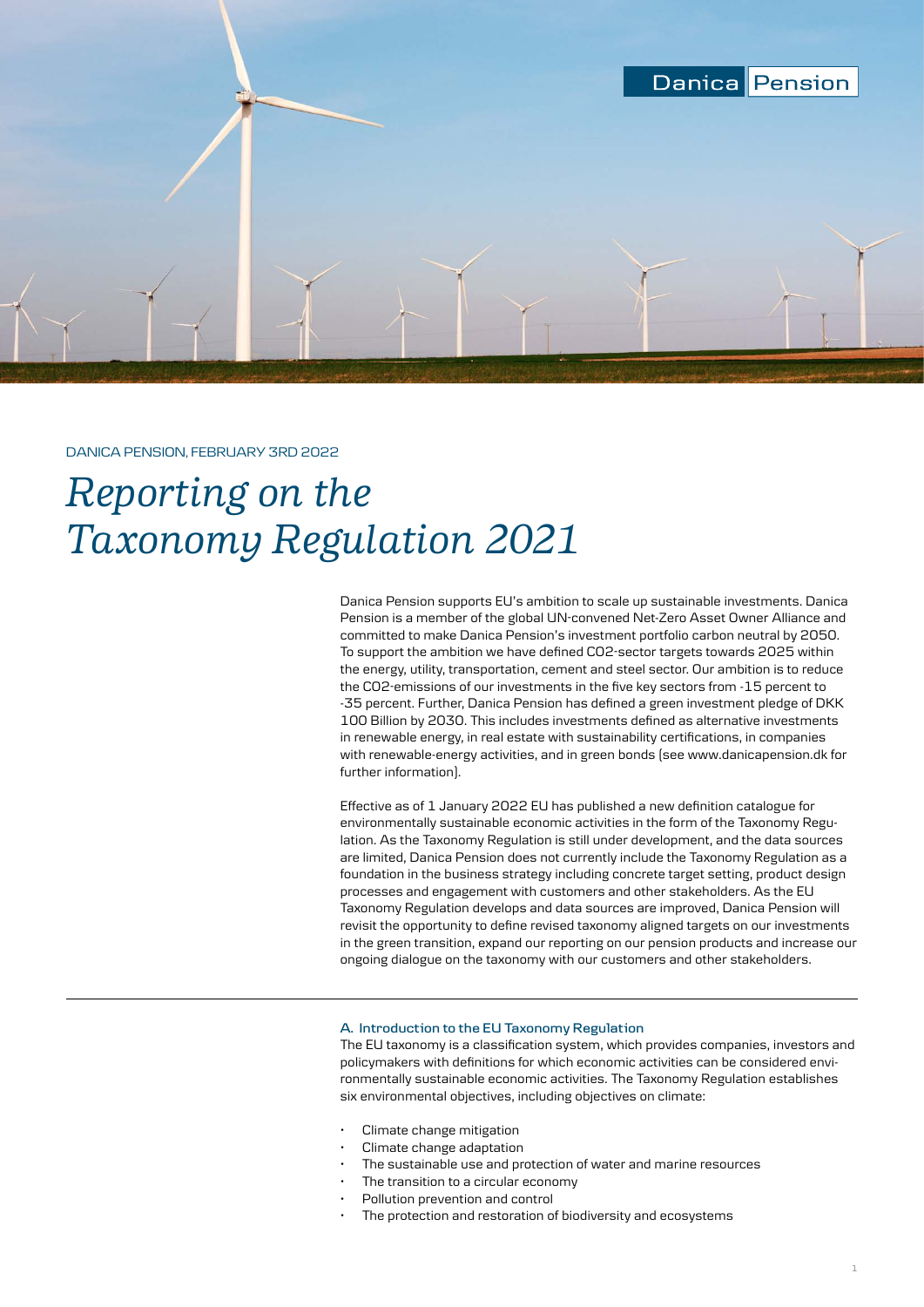**Danica** Pension

Out of the six environmental objectives, only the first two areas concerning climate have been finally defined in the Taxonomy Regulation with technical screening criteria.

This reporting is a part of the Danica Pension's non-financial reporting in 2021. Through this report, Danica Pension comply with the obligation under the EU Taxonomy Regulation to report on the proportion of assets with exposures to taxonomy eligible and non-taxonomy eligible activities for 2021. The reporting is linked to the effective climate objectives. The four other environmental objectives of the taxonomy regulation will be subject to eligibility reporting requirements for the year 2022, after which there are sequential yearly reporting dates for specific KPIs.

Danica Pension's eligibility reporting captures exposures of reported assets in proportion of total assets. For 2021, reported assets include real estate and alternative investments. To create increased transparency Danica Pension has also opted to include voluntarily reporting capturing asset exposures based on estimates. Due to data constraints and the maturity of the taxonomy, it is not yet possible to report on to which degree economic activities that Danica has invested into the taxonomy is defined by the criteria in the Taxonomy Regulation.

This taxonomy reporting covers Danica Pension in Denmark (DK) and Norway (NO), unless stated otherwise.

## **B. Taxonomy Regulation Reporting**

B1: Mandatory reporting in accordance with EU Taxonomy Regulation as a requirement effective from 2022

| <b>KEY PERFORMANCE INDICATOR</b>                                                                                                            | <b>DEFINITION</b>                                                                                     | <b>REGULATORY METRIC IN %</b><br>[31 DEC 2021] |
|---------------------------------------------------------------------------------------------------------------------------------------------|-------------------------------------------------------------------------------------------------------|------------------------------------------------|
| Total taxonomy eligible assets $1$ in proportion of total<br>covered assets (only real estate and alternative<br>$investments$ <sup>2</sup> | Total taxonomy eligible assets/Total covered assets (only<br>real estate and alternative investments) | 8.4%                                           |
| Exposures to derivatives in proportion of total covered<br>assets $3$                                                                       | Exposures to derivatives/ Total covered assets                                                        | 0%                                             |
| Exposures to non-covered assets in proportion of total<br>$covered$ assets <sup>4</sup>                                                     | Exposures to non-covered assets/total covered assets                                                  | 15.1%                                          |
| Exposures to sovereigns in proportion of total assets <sup>5</sup>                                                                          | Exposures to Sovereigns/Total covered assets                                                          | 15.1%                                          |
| Non-taxonomy eligible assets in proportion of total<br>covered assets                                                                       | Non-taxonomy eligible assets/ Total covered assets                                                    | 62.3%                                          |

*1 As defined in the delegated act to the taxonomy Article 8 (2021/4987).*

*<sup>2</sup> Taxonomy data covering investments in equity and credit bonds is estimated by a third party data vendor. Therefore, it is not included in the counter in the calculation based on the FAQ from the EU Commission December 20 2021.*

*<sup>3</sup> Derivatives in the investment book. The total value of derivatives is 444 million DKK. Derivatives with a positive value is DKK 120bn, which is 22.7% of the total covered assets.* 

<sup>4</sup> Please note that assets included here may also be included under the eligibility reporting. This may e.g. be the case where an external asset manager has provided us with data on asset eligibility, *although not strictly required to do so.*

*<sup>5</sup> Exposures to sovereigns includes central governments, central banks and supranational issuers. Please notice, that the fraction for sovereigns is based on the total covered assets, which does not include sovereigns in the denominator. The number is therefore higher, than if based it was based on Danica's total assets.*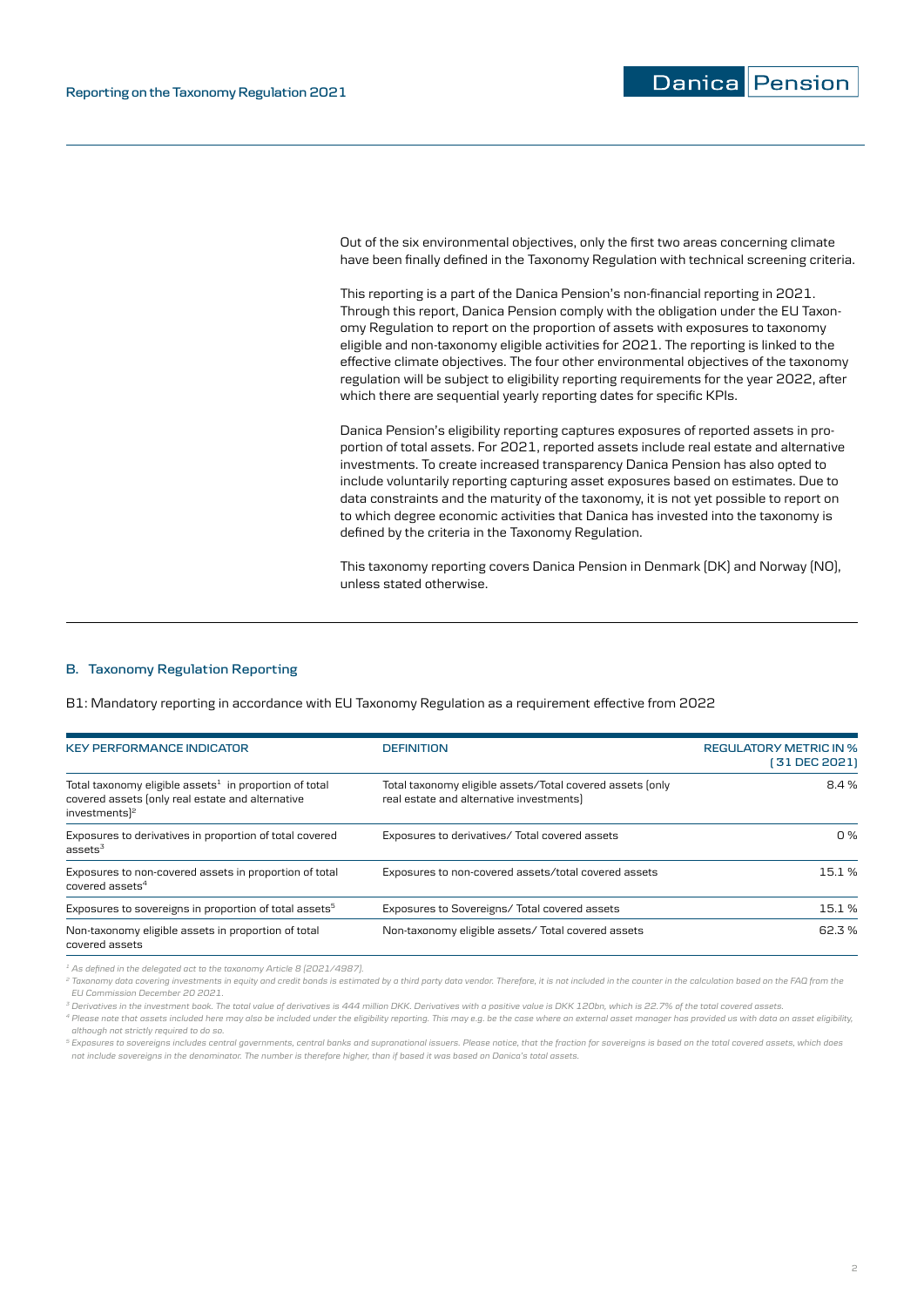# B2. Supplementary voluntary reporting in accordance with the EU Taxonomy Regulation (also includes estimated data)

| <b>KEY PERFORMANCE INDICATOR</b>                                        | <b>DEFINITION</b>                                           | <b>REGULATORY METRIC IN %</b><br><b>AND MILLION DKK</b><br>(31 DEC 2021) |
|-------------------------------------------------------------------------|-------------------------------------------------------------|--------------------------------------------------------------------------|
| Total taxonomy eligible assets in proportion of total<br>covered assets | Total taxonomy eligible assets/Total covered assets         | 12.3 % and<br>56,912/462,890 DKK <sup>6</sup>                            |
| - Taxonomy eligible assets in proportion of total                       | - Taxonomy eligible assets in equity/Total covered assets   | 10.4 % and                                                               |
| covered assets - equity                                                 | in equity                                                   | 17,778/170,145 DKK                                                       |
| - Taxonomy eligible assets in proportion of total                       | - Taxonomy eligible assets in credit bonds/Total covered    | $0.4%$ and                                                               |
| covered assets - credit bonds                                           | assets in credit bonds                                      | 139/36.166 DKK                                                           |
| - Taxonomy eligible assets in proportion of total                       | - Taxonomy eligible assets in real estate/Total covered     | 100 % and                                                                |
| covered assets - real estate (DK)                                       | assets in real estate                                       | 34,903/34,903 DKK                                                        |
| - Taxonomy eligible assets in proportion of total                       | - Taxonomy eligible assets in alternative investments/Total | 8.3 % and                                                                |
| covered assets - alternative investments (DK)                           | covered assets in alternative investments                   | 4,092/49,542 DKK                                                         |
| Data coverage                                                           | Data coverage - Weighted average on all asset classes       | 53.6 % and<br>248,211/462,890 DKK                                        |

<sup>s</sup> We do not yet have the full data sources to evaluate to which degree these investments are aligned with the taxonomy. However, this percentage is expected to be lower. From the financial year<br>2023, we are obligated to

# **C. Reporting principles**

## **Definitions**

| Total taxonomy eligible assets in<br>proportion of total covered assets  |     | Taxonomy-eligibility illustrates the financial undertakings' exposures to investments<br>with economic assets, where EU has assessed the criteria to have a substantial<br>environmentally sustainable impact in proportion of the total covered assets in the<br><b>KPI</b> |
|--------------------------------------------------------------------------|-----|------------------------------------------------------------------------------------------------------------------------------------------------------------------------------------------------------------------------------------------------------------------------------|
| Exposures to derivatives in<br>proportion of total covered assets        | =   | The percentage of derivatives relative to total covered assets covered by the KPI.                                                                                                                                                                                           |
| Exposures to non-covered assets in<br>proportion of total covered assets | $=$ | The proportion of exposures to undertakings not subject to Articles 19a and 29a of<br>Directive 2013/34/EU over total covered assets covered by the KPI.                                                                                                                     |
| Exposures to sovereigns in<br>proportion of total assets                 | =   | The percentage of sovereigns exposures (central governments, central banks,<br>supranational issuers) relative to the total investments (AuM).                                                                                                                               |
| Non-taxonomy eligible assets in<br>proportion of total covered assets    | =   | The value of all the investments that are funding economic activities that are not<br>taxonomy eligible activities relative to the value of total covered assets covered by the<br>KPI.                                                                                      |
| Data coverage                                                            | =   | The percentage of assets covered by the KPI relative to total investments (total AuM<br>incl. equity) and excluding investments in sovereigns.                                                                                                                               |
| <b>Total covered assets</b>                                              | =   | The total assets under management including equity but excluding sovereigns,<br>defined as exposures to central governments, central banks, supranational issuers.<br>Danica follows the delegated act on the Taxonomy Regulation (2021/4987) art. 7<br>section1.            |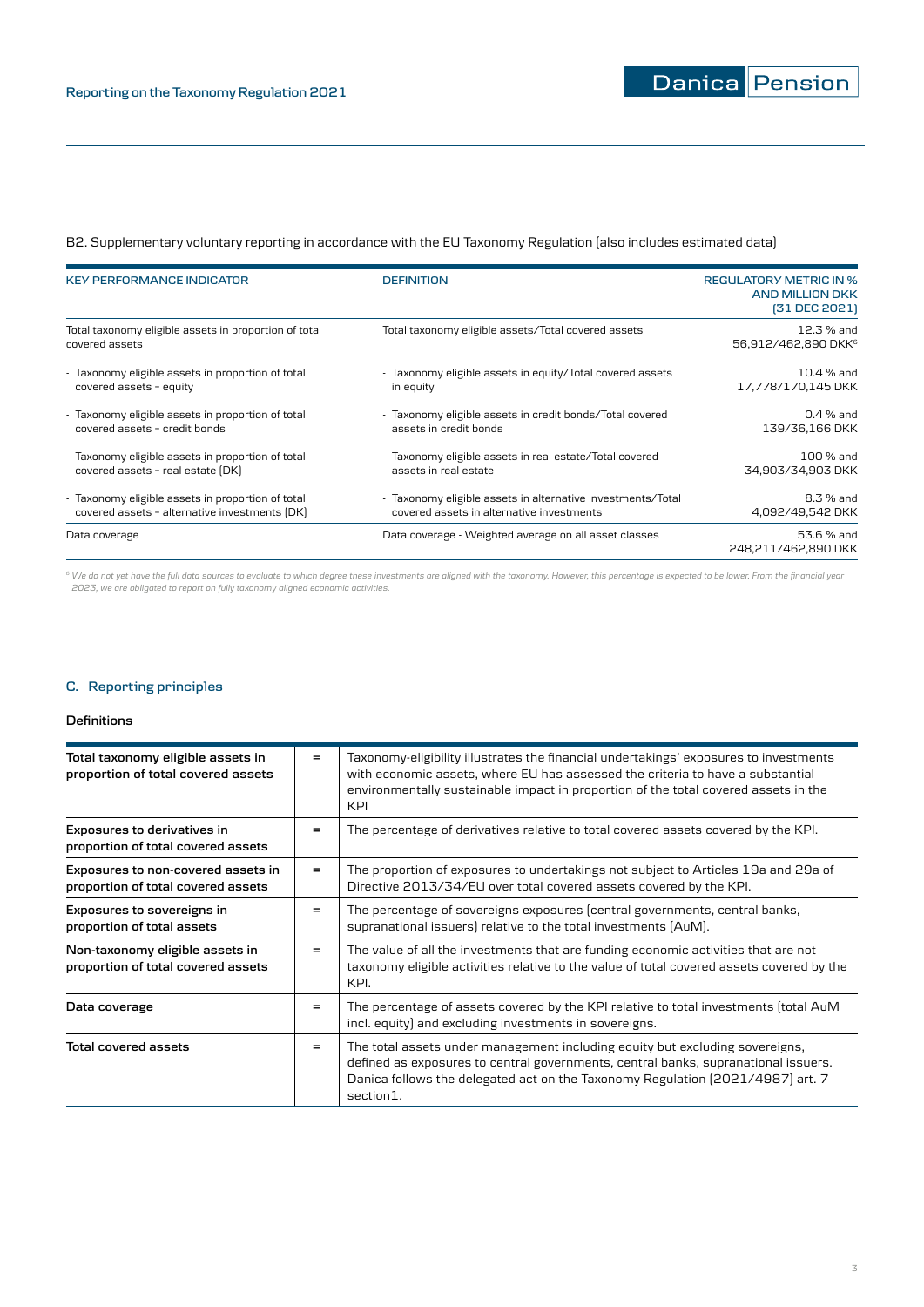Danica Pension

#### **Scope of assets and activities covered**

The taxonomy reporting includes all Danica Pension's assets. The report covers taxonomy eligible assets and non-taxonomy eligible assets within assets like equity in Denmark and Norway, credit bonds in Denmark and Norway, real estate in Denmark and alternative investments in Denmark.

#### **Data sources and limitations on data**

Equity and credit bonds (DK and Norway)

Danica Pension leverages data from ISS-ESG in assessing companies eligibility with the EU Taxonomy on equity and credit bonds. Assessing the economic activities is done through a five step screening process: (1) identifying taxonomy-relevant activities, (2) estimating revenue derived from them, (3) assessing their alignment with substantial contribution criteria defined by the EU Taxonomy (alignment only), (4) checking whether the activities meet the Do No Significant Harm (DNSH) criteria (alignment only), and (5) whether they are compliant with social safeguards (alignment only).

The screening model is in constant development and remains subject to changes as the EU Taxonomy develops. The screening model uses proxies and assumptions, where data is not available. The screening model currently only covers companies' revenues and does not incorporate capex & opex figures.

## Real estate (DK)

Data on Danica Pension's real estate is based on the book value on December 31st 2021.

#### Alternative investments (DK)

Data is based on answers received by fund managers and direct investments on a questionnaire prepared by Danica Pension and sent to counterparts. Some investments have however, been excluded from the questionnaire. For instance funds that are in liquidation or does not have any portfolio investments, etc.

The data provided is unaudited and represents the managers' and direct investment's "best effort" to deliver eligibility-data to Danica Pension. The received answers has been divided by NAV (Net Asset Value) for Danica Pension's portfolio of alternative investments that accounts to 49,5 DKK bn. as per 31th December 2021.

## Exposures to derivatives in proportion of total covered assets

The percentage of derivatives in Danica Pension relative to total assets covered by the KPI.

Exposures to non-covered assets in proportion of total covered assets The proportion of exposures to undertakings in Danica Pension not subject to Articles 19a and 29a of Directive 2013/34/EU over total assets covered by the KPI.

## Exposures to sovereigns in proportion of total assets

The percentage of sovereigns exposures (central governments, central banks, supranational issuers) in Danica Pension relative to the total investments of insurance or reinsurance undertakings (total AuM).

#### Non-taxonomy eligible assets in proportion of total covered assets

The value of the investments in Danica Pension that are funding economic activities that are not taxonomy eligible assets relative to the value of total covered assets covered by the KPI.